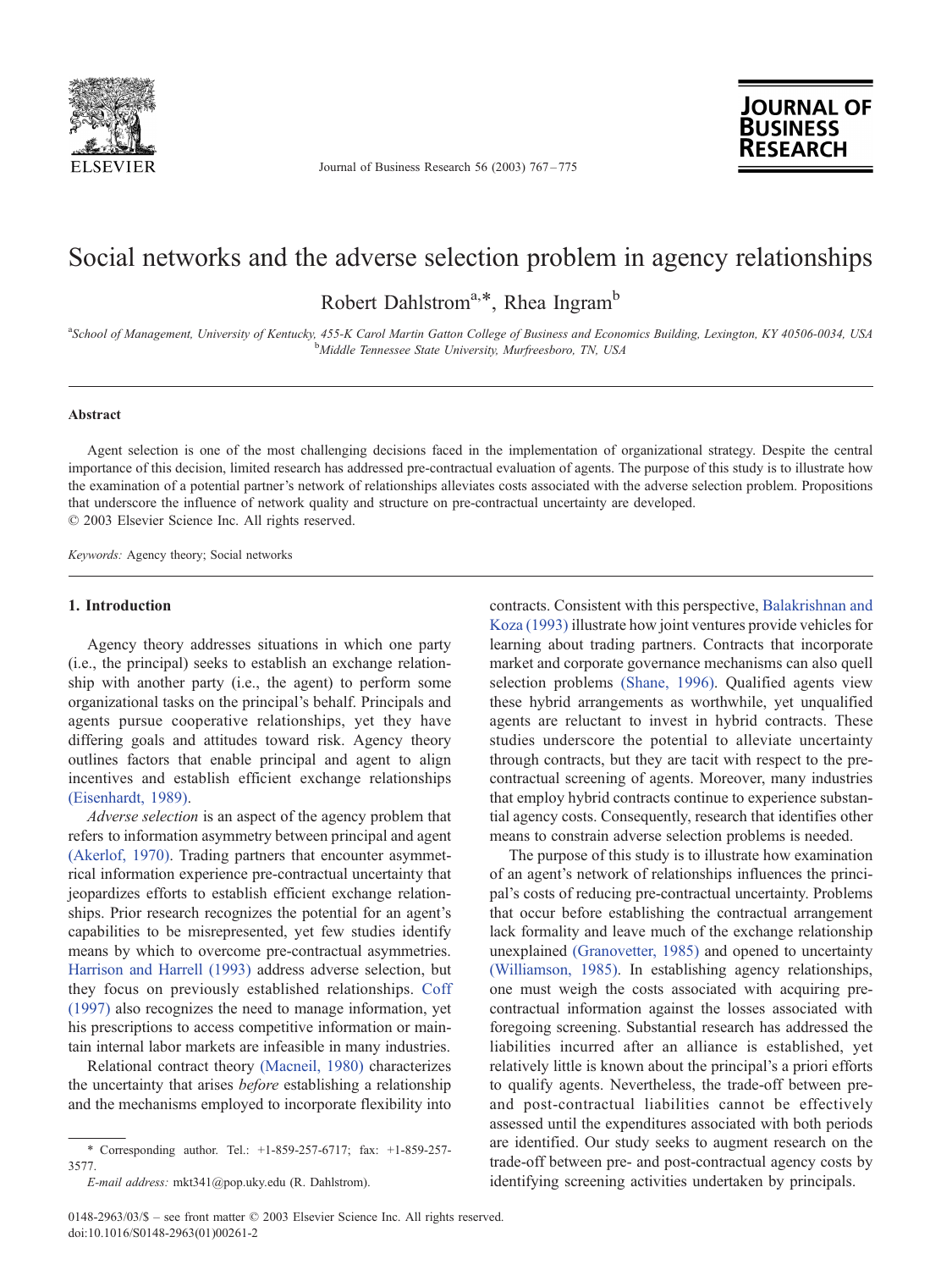We develop a theoretical framework relevant to situations in which an agent establishes an organization that is embedded in a network of interfirm relationships. These agency relationships are manifest in a variety of marketing settings such as franchises, advertising agencies, manufacturer representatives and contractors. The principal alleviates pre-contractual uncertainty through analysis of the prospective agent's existing relationships with organizations important to the distribution system. First, we suggest that the structure of an agent's network influences costs incurred to reduce uncertainty. Second, we characterize qualities of relationships within an agent's network that influence pre-contractual costs. Finally, we address interactions between structure and process and their influences on expenditures to reduce pre-contractual information asymmetries.

#### 2. Conceptual framework

Adverse selection problems evolve from the principal's uncertainty regarding the agent's willingness and ability to perform tasks associated with system performance. For example, a machine tool producer has limited ability to assess whether a prospective representative has the ability to make cold calls and close sales. According to agency theory [\(Bergen et al., 1992\),](#page--1-0) principals reduce adverse selection problems by screening agents before forging an alliance. Screening is performed via assessment of a broad spectrum of an agent's abilities gleaned from existing relationships as well as aptitudes to perform tasks endemic to an agent's success. Screening provides efficient solutions to adverse selection when the costs of obtaining information are low. When these costs are exorbitant, however, principals forego them for contracts that shift risk to the agent and mechanisms that monitor the agent's behavior. These policies reduce the principal's risk, yet they do not ensure that the agent is representing the principal in an acceptable manner [\(Ghoshal and Moran, 1996\).](#page--1-0) Thus, research that examines the principal's pre-contractual costs is needed.

Our conceptual framework suggests that analysis of the agent's social network is one element of the principal's screening process. The parties to relational exchange engage in social interaction, and analysis of a potential partner's existing relationships provides information regarding the viability of an agreement with the partner (cf. [Macneil,](#page--1-0) 1978; Iacobucci, 1996). The principal, by focusing on the agent's social network, reduces uncertainty before dedicating additional costly resources to an exchange. Evaluation of an agent's network of relationships augments the dyadic interaction between principal and agent (cf. [Iacobucci and](#page--1-0) Zerrillo, 1996). The dyad remains the relevant level of analysis for decision making, yet the network in which the dyad is embedded affects the sentiments, behavior and performance of members of the dyad [\(Granovetter, 1973\).](#page--1-0) As a means for illustrating the merits of network analysis to

agent selection, we provide a brief overview of relevant network properties.

Networks have been defined in a variety of ways. Generally, networks are described as a set of two or more connected relationships [\(Cook and Emerson, 1978\);](#page--1-0) some direct, others indirect. [Thorelli \(1986\)](#page--1-0) refers to networks as consisting of nodes and links manifest in interaction between the nodes. For example, a sales representative has a strategic network of relationships. Individuals in the network serve as nodes with links between them characterized by the nature of the interaction between parties.

Analysts of networks must specify the level of analysis as well as the limits on the network [\(Knoke and Kuklinski,](#page--1-0) 1982). The definition of the problem prescribes the level of analysis, and this level ranges from individuals to clusters of organizations [\(Burt, 1980\).](#page--1-0) When an organization is the focus of analysis, the set of relationships surrounding the firm is germane. This network includes the firms with which the organization has direct linkages as well as firms that are not directly linked to the focal organization [\(Aldrich and](#page--1-0) Whetten, 1981). By contrast, when an individual is the focus of analysis, the relevant network is the set of relationships the individual has with other persons. The problem definition also influences the size of the network under investigation. [Bergen et al. \(1992\)](#page--1-0) suggest that principals know the nature of the tasks that agents must perform as well as the personal characteristics endemic to an agent's success. Similarly, the principal is likely to know the kinds of pre-contractual relationships that foreshadow successful agency agreements.

Our research focuses on pre-contractual costs incurred by a principal to evaluate a prospective agent in some predetermined context. These agency relationships are manifest in franchise agreements [\(Brickley and Dark, 1987\)](#page--1-0) and manufacturer representative contracts [\(Anderson, 1985\).](#page--1-0) Pre-contractual costs reflect expenditures associated with a principal's efforts to evaluate a prospective agent. These costs include agent observation, interviews, reference checks and other aptitude assessments. Principals lower pre-contractual costs by assessing the structure and character of relationships in an agent's personal network. The structure of the network describes the pattern of relationships that define an agent's position in a network, and the character of the network reflects the intensity of relationships between actors in a network [\(Burt, 1980\).](#page--1-0) The information gained in an agent's network can be quantified and qualified. The structure of the network is more highly related to the quantity of available information, yet the nature of the network ties is more closely associated with the quality of information. Consider first how network structure influences pre-contractual costs.

#### 2.1. Network structure and pre-contractual costs

Principals that apply a network perspective to address precontractual agency problems evaluate a prospective partner as a member of a local network. For example, suppose that a